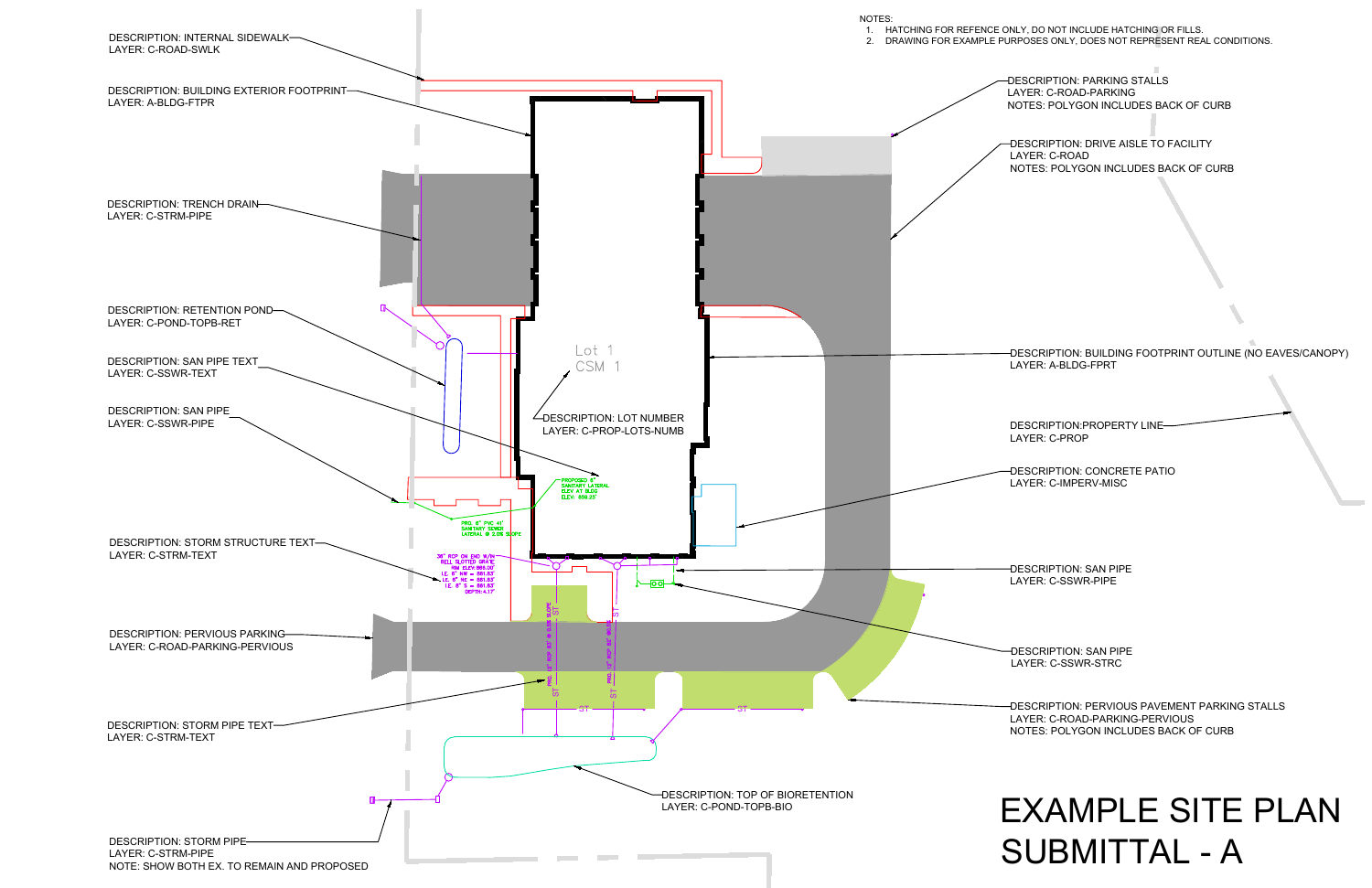

## 1. HATCHING FOR REFENCE ONLY, DO NOT INCLUDE HATCHING OR FILLS. 2. DRAWING FOR EXAMPLE PURPOSES ONLY, DOES NOT REPRESENT REAL CONDITIONS.

## SUBMITTAL - B